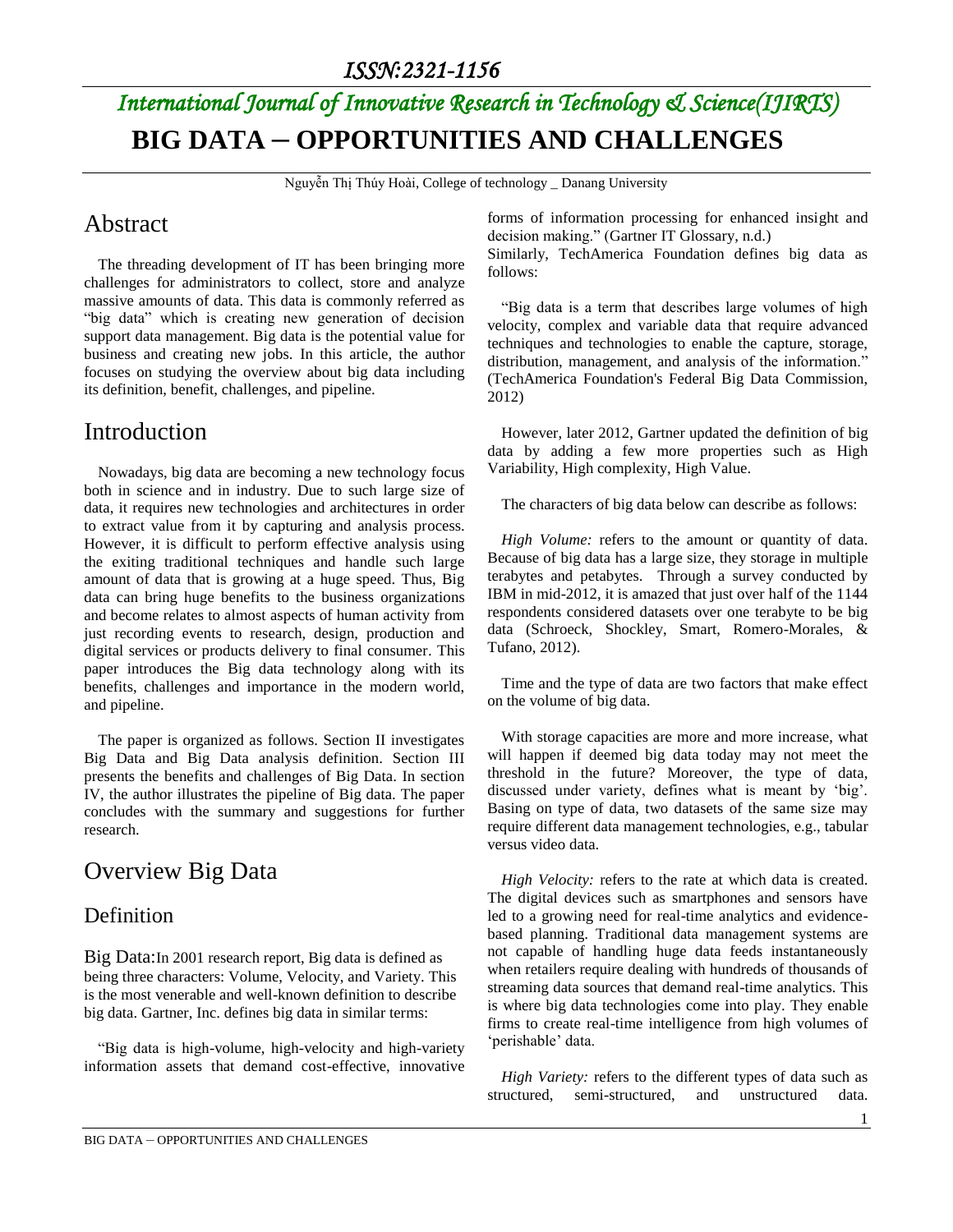# *ISSN:2321-1156*

# *International Journal of Innovative Research in Technology & Science(IJIRTS)*

Spreadsheets or relational databases are examples of structured data. Unstructured data can be text, images, audio or video, which sometimes lack the structural organization required by machines for analysis. Extensible Markup Language (XML), a textual language for exchanging data on the Web, is a typical example of semi-structured data. XML documents contain user-defined data tags that make them machine-readable.

#### **Table 1. Types of data**

| Types of data           | Describe                                                              |  |
|-------------------------|-----------------------------------------------------------------------|--|
| Structured data         | data is organized in semantic<br>chunks (entities)                    |  |
|                         | similar entities are grouped to-<br>gether (relations or classes)     |  |
|                         | entities in the same group have<br>the same descriptions (attributes) |  |
|                         | - descriptions for all entities in a<br>group (schema)                |  |
|                         | + have the same defined format                                        |  |
|                         | + have a predefined length                                            |  |
|                         | + are all present                                                     |  |
|                         | + and follow the same order                                           |  |
| Semi-structured<br>data | - idea predates XML but<br>not<br><b>HTML</b>                         |  |
|                         | - data is available electronically in                                 |  |
|                         | + database systems                                                    |  |
|                         | + file systems, e.g., bibliographic<br>data, Web data                 |  |
|                         | + data exchange formats, e.g.,<br>EDI, scientific data                |  |
|                         | - attempt to reconcile database and<br>document "worlds"              |  |
|                         | semi-structured data                                                  |  |
|                         | + organized in semantic entities                                      |  |
|                         | + similar entities are grouped to-<br>gether                          |  |
|                         | entities in same group may<br>$+$<br>not have same attributes         |  |
|                         | + order of attributes not neces-<br>sarily important                  |  |
|                         | + not all attributes may be re-<br>quired                             |  |
|                         | + size of same attributes in a<br>group may differ                    |  |
|                         | + type of same attributes in a<br>group may differ                    |  |

| Unstructured data | - data can be of any type                         |  |     |
|-------------------|---------------------------------------------------|--|-----|
|                   | - not necessarily following<br>format or sequence |  | any |
|                   | - does not follow any rules                       |  |     |
|                   | - is not predictable                              |  |     |
|                   | - examples include                                |  |     |
|                   | $+$ text                                          |  |     |
|                   | $+$ video                                         |  |     |
|                   | $+$ sound                                         |  |     |
|                   | $+$ 1 mages                                       |  |     |

*High Variability:* In addition to the increasing velocities and varieties of data, data flows can be highly inconsistent with periodic peaks. It is more difficult to load data especially with the increase in usage of social media. Thus, seasonal and event-triggered peak data loads can be challenging to manage. Even more so with unstructured data involved.

*High Complexity:* Today's data comes from multiple sources and it needs to link, match, cleanse and transform data across systems. However, it is necessary to connect and correlate relationships, hierarchies and multiple data linkages or your data can quickly spiral out of control.

*High Value:* The potential value of Big Data is huge. All that available data will create a lot of value for organizations, societies and consumers. Big business and every industry will reap the benefits from filtered data obtained and can rank it according to the dimensions they require. Of course, data in itself is not valuable at all. Based on the analyses and process done on that data, the data is turned into information and eventually turning it into knowledge.

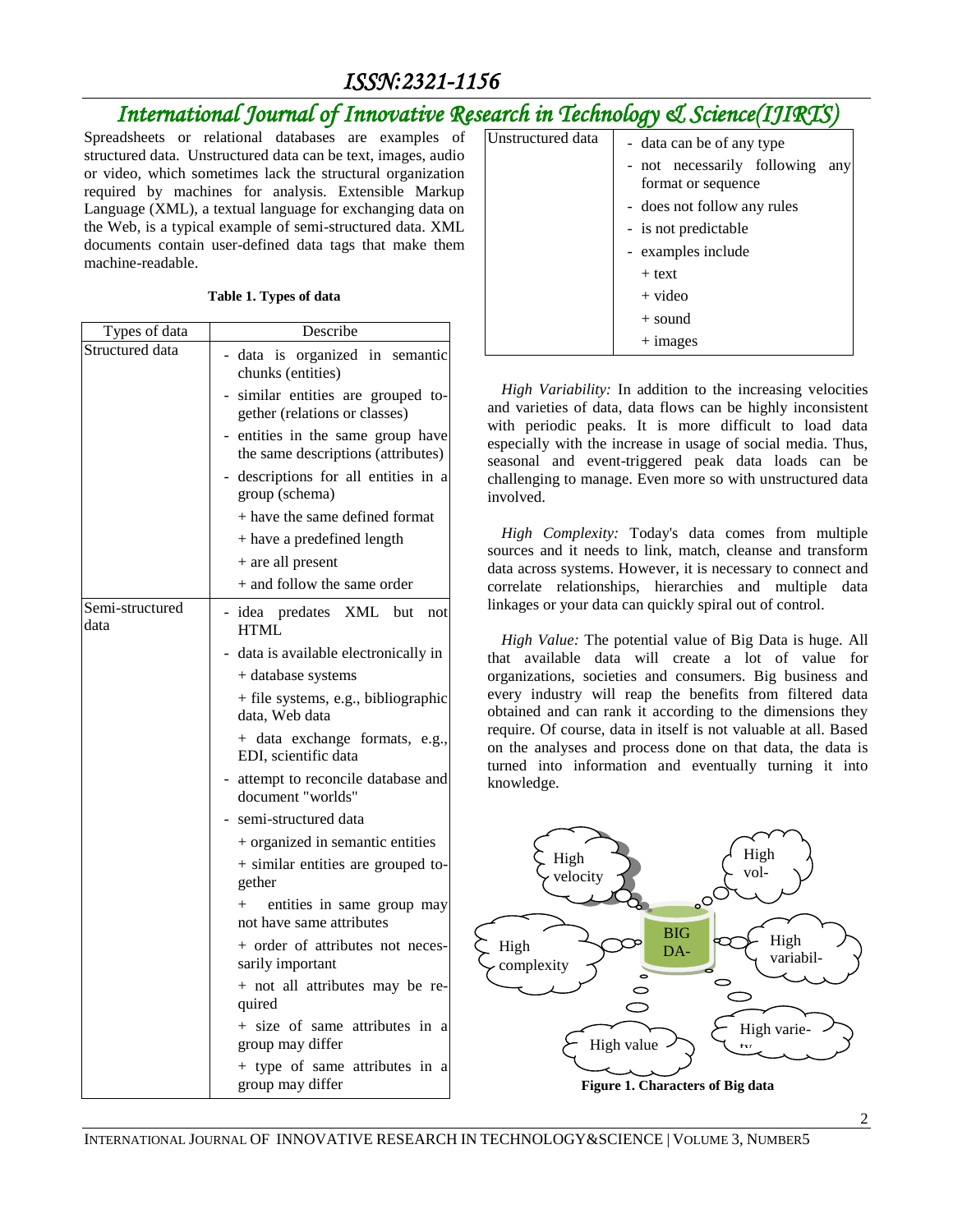# *International Journal of Innovative Research in Technology & Science(IJIRTS)*

#### Big Data Analysis

Analytics is not new because there are many analytic technologies that have been available for many years such as regression analysis, simulation, and machine learning. Nowadays, new sources of data, business opportunities have created current interest and opportunities in big data analytics. It extend a new area of practice and study called 'data science' that encompasses the techniques, tools, technologies and process for making sense out of big data. Large data sets containing a variety of data types are processed by big data analytics that aim to uncover hidden patterns, unknown correlations, market trends, customer preferences and other useful business information. The results that finding after analyzing can lead to more effective marketing, new revenue opportunities, better customer service, improved operational efficiency, competitive advantages over rival organizations and other business benefits.

According to Philip Carter, Associate Vice President of IDC Asia Pacific, "Big data technologies describe a new generation of technologies and architectures, designed to economically extract value from very large volumes of a wide variety of data by enabling high-velocity capture, discovery and/or analysis" (Source; IDC. Big Data Analytics: Future Architectures, Skills and Roadmaps for the CIO, September 2011). In addition, this analysis is needed in real time or near-real time, and it must be affordable, secure and achievable.

There are three key technologies for extracting business value from Big data [2]

+ Information management for big data. Strategic of big data is managing data that is processes and controlled through big data analytics.

+ High-performance analytics for big data. With increasingly complex problems using more data, the requirement is to gain rapid insights from big data and the ability to solve that huge data.

+ Flexible deployment options for big data. There are options such as on-premises or hosted, software-as-a-service (SaaS) approaches for big data and big data analytics.

### Benefits and challenges of Big Data

Big data revolution is creating new ways to gather and analyze information of varying types, size, and volume. But more important, big data brings a new set of opportunities for human resource and financial. However, due to solve the huge amount of data, there are many challenges of big data that is faced when using big data technologies.

#### Benefits of Big Data

Businesses are using the power of insights provided by big data to instantaneously establish who did what, when and where. The biggest value created by these timely, meaningful insights from large data sets is often the effective enterprise decision-making that the insights enable.

Extrapolating valuable insights from very large amounts of structured and unstructured data from disparate sources in different formats require the proper structure and the proper tools. To obtain the maximum business impact, this process also requires a precise combination of people, process and analytic tools. Some of the potential business benefits from implementing an effective big data insights methodology include:

+ Timely insights from the vast amounts of data. This includes those already stored in company databases, from external third-party sources, the Internet, social media and remote sensors.

Real-time monitoring and forecasting of events that impact either business performance or operation

+ Ability to find, acquire, extract, manipulate, analyze, connect and visualize data with the tools of choice (SAP HANA, SAP Sybase®, SAP Intelligence Analysis for Public Sector application by Palantir, Kapow®, Hadoop).

Convergence of the BDI solution for variety with the speed of SAP HANA for velocity

+ The capability of Hadoop (is an open source project hosted by Apache Software Foundation that is a tool of big data technology) for volumes to manage vast amounts of data, in or out of the Cloud, with validation and verification. Identifying significant information that can improve decision quality.

+ Mitigating risk by optimizing the complex decisions of unplanned events more rapidly.

### Challenges of Big Data

#### *Privacy and Security*

Due to Big data refers to the huge of digital information companies and governments, security and privacy issues are magnified by velocity, volume and variety of big data, such as large-scale cloud infrastructures, diversity of data sources and formats, streaming nature of data acquisition and high volume inter-clod migration. Moreover, the attack surface of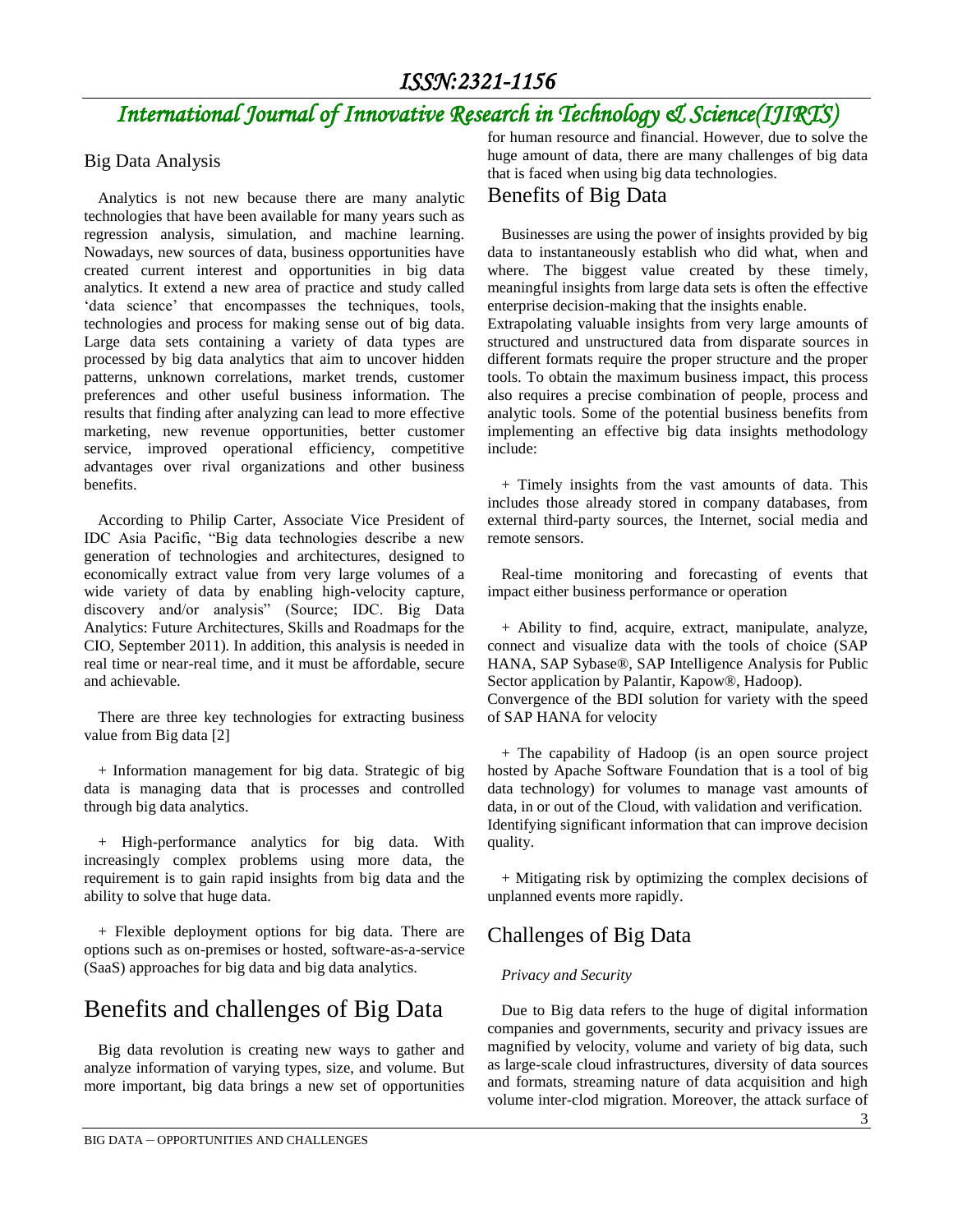### *ISSN:2321-1156*

# *International Journal of Innovative Research in Technology & Science(IJIRTS)*

entire system will be quickly increased by using large-scale cloud infrastructures, with a diversity of software platforms, spread across large networks of computers.

*Data access and sharing of information*

It is necessary to make data open and make it available that is to be used to make accurate decisions in time. This leads to better decision-making, business intelligence and productivity improvements.

Almost companies refuse sharing of data between companies because they want to guarantee privacy, security for their clients and operations.

#### *Storage and processing issues*

Storing the large of data becomes the one of challenges for big data because the storage available is not enough. Cloud infrastructure may seem an option to store the rigorous demands of the big data on networks, storage and servers outsourcing the data. However, with terabytes of data, it with take large amount of time to upload in cloud and this data is changing so rapidly which will make this data hard to be uploaded in real time.

#### *Analytical challenges*

The choosing the type of analysis to be done on this huge amount of data brings along with it some huge analytical challenges. The various types of data such as unstructured, semi structured or structured data requires a large of advance skills.

*Skill requirement*

Due to Big data process the huge amount of data, it needs to attract organizations and youth with diverse new skill sets. These skills should extend to research, analytical, interpretive and creative ones.

#### *Technical challenges*

Fault-tolerant computing is extremely hard, involving intricate algorithms. It is true that no entire machines and software have reliable fault Torrance. Thus reducing the probability of failure to an "acceptable" level becomes the main task. However, the more we strive to reduce this probability, the higher the cost.

The scalability issue of Big data will be extremely difficult if we use old technologies because of the fact that many more hardware resources such as catch and processor memory channels are shared across a core in a single node.

# Big data pipeline

Generally, each analyst's workflow varies in specific ways, however almost analyst activities are clustered into five steps [3]: 1) acquiring data, 2) choosing the architecture, 3) shaping the data to the architecture, 4) writing and editing code, 5) reflecting and iterating on the results.

*Acquiring data:* Finding answers for questions where the data in their big-data systems came from and how they discover sources of data becomes the first challenge. There is a verity of sources and formats that can collect data increasingly such as online databases of public statistics, private companies sell data from data market places (Microsoft's Azure Marketplace and Info chimps). However, it is not easy to combine data with information that collected themselves from sensor systems. Thus, improving standards for announcing data, helping people find data and formatting data can be more easily entered becomes very necessary.

*Choosing architecture based on cost and performance:* The second challenge of big data is choose architecture and building an appropriate big data solution because so many factors have to be considered such as storage, cost. Cloud is becoming a completely new part of designing a data analysis. Using cloud computing can computation, uploading/ downloading data, storage, simply pay more by buying either more machines or larger a board selection of VMs. However, clouds can double the memory or computation speed of a machine that does no meaning that double its speed. It can impose non-linear costs as communication overhead, storage, and other aspects change.

*Shaping the data to the architecture:* The analyst upload the data into platform after choosing a suitable architecture. They ensure that the data is uploaded in a way that is compatible with how the computation will be structured, distributed and partitioned appropriately. Moreover, data must be cleaned before data has been uploaded. This is the difficult process because it requires multiple people's expertise.

*Write code:* Selecting analysis will execute with an architecture selected and data in place. The analyses were articulated through code, written in C# and Microsoft's SCOPE, R, Python or PIG (a database-like language). Users must design their code and systems around the idea of separating their work into parallelizable jobs.

*Debugging and iteration:* Testing software is one of the activities that play an important role in the process of software. Thus, analyst must test their results after the execution run is complete. This leads to a process of debugging and looking for errors, iteration and changing code to work and visualization, in order to interpret results.